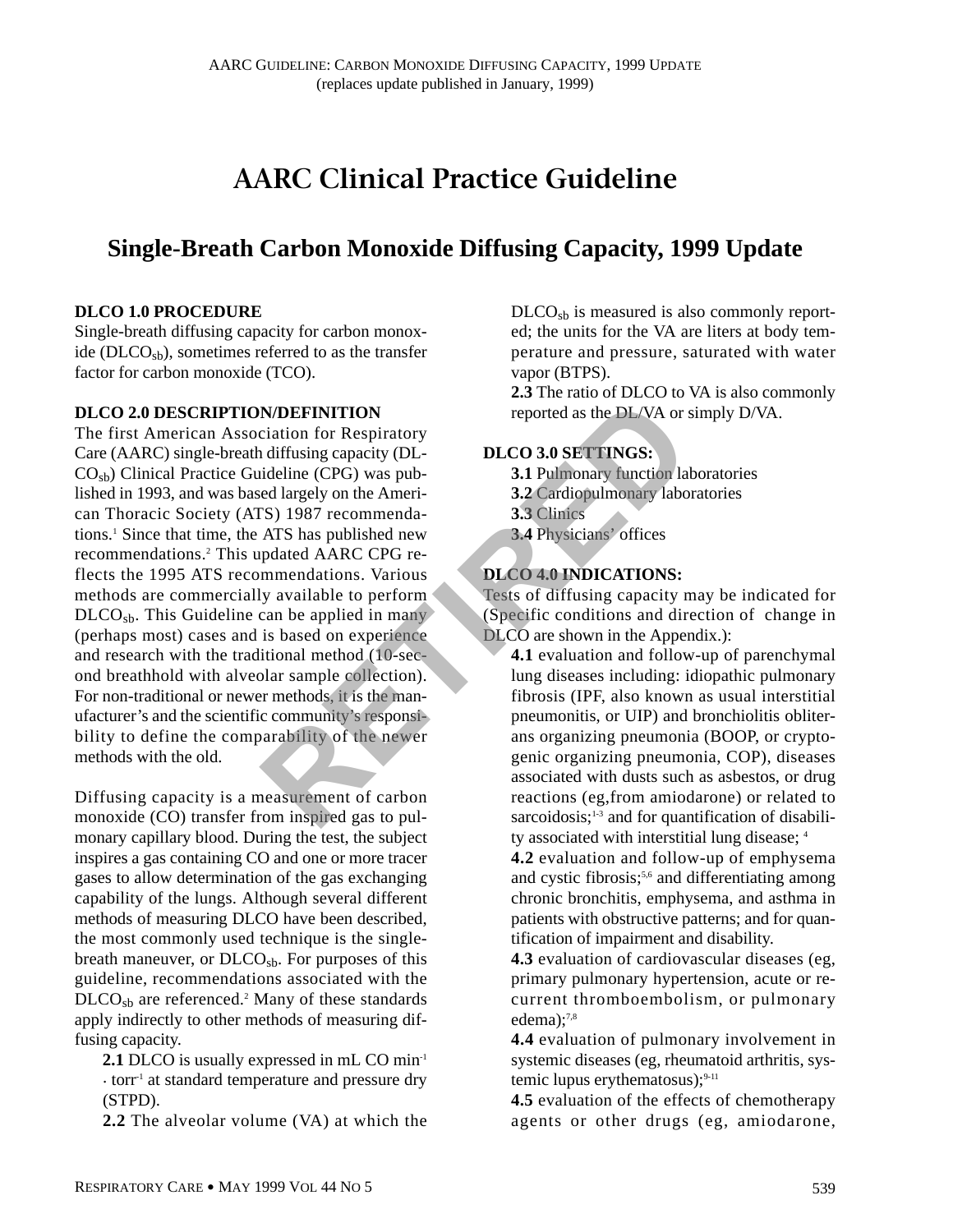bleomycin) known to induce pulmonary dysfunction:<sup>12-14</sup>

**4.6** evaluation of pulmonary hemorrhage;<sup>15</sup>

**4.7** as an early indication of certain pulmonary infections (eg, pneumocystis pneumonia);<sup>16</sup>

**4.8** prediction of arterial desaturation during exercise in some patients with lung disease. $17,18$ 

## **DLCO 5.0 CONTRAINDICATIONS**

**5.1** Absolute contraindications to performing a diffusing capacity test are

> **5.1.1** the presence of carbon monoxide toxicity

> **5.1.2** dangerous levels of oxyhemoglobin desaturation without supplemental oxygen.

**5.2** Relative contraindications to performing a diffusing capacity test are

**5.2.1** mental confusion or muscular incoordination preventing the subject from adequately performing the maneuver or inability to obtain or maintain an adequate lip seal on the instrument mouthpiece; Fractions to performing a<br>
ications to performing a<br>
ications to performing a<br>
The adjusted DLCO = obser<br>
Integral or muscular in-<br>
Wenting the subject from<br>
The adjusted DLCO = obser<br>
ID/1.7 Ht<br>
venting the subject from<br>

**5.2.2** a large meal or vigorous exercise immediately before the test;<sup>1</sup>

**5.2.3** smoking within 24 hours of test administration (smoking may have a direct effect on DLCO independent of the effect of COHb<sup>19</sup>);

**5.2.4** decreased lung volumes that would not yield valid test results;

**5.2.5** devices that are improperly calibrated or maintained or the unavailability of a qualified operator.

## **DLCO 6.0 HAZARDS/COMPLICATIONS:**

**6.1** DLCO<sub>sh</sub> requires breathholding at total lung capacity (TLC); some patients may perform either a Valsalva (higher than normal intrathoracic pressure) or Müller (lower than normal intrathoracic pressure) maneuver. Either of these can result in alteration of venous return to the heart and pulmonary capillary blood volume.

**6.2** Interruption of supplemental oxygen may result in oxyhemoglobin desaturation.

**6.3** Transmission of infection is possible via improperly cleaned mouthpieces or as a consequence of the inadvertent spread of droplet nuclei or body fluids (patient-to-patient or patientto-technologist).

#### **DLCO 7.0 LIMITATIONS OF METHODOLO-GY/VALIDATION OF RESULTS:**

**7.1** Limitations of the common methods used for DLCO include:

> **7.1.1** DLCO should be corrected for hemoglobin (Hb) level according to the method described by Cotes and co-workers $20$

**7.1.1.1** For adolescent boys( $\geq 15$  years of age) and adult men, the Hb is adjusted to a value of 14.6 g/dL:

Hb-adjusted DLCO = observed DLCO  $(10.22 +$ Hb)/1.7 Hb.

> **7.1.1.2** For children  $<$  15 years of age and women the Hb is adjusted to a value of 13.4 g/dL:

Hb-adjusted  $D<sub>LO</sub>$  = observed DLCO (9.38 + Hb)/1.7 Hb.

> **7.1.2** For purposes of interpretation, DLCO should be corrected for the effects of COHb present in the subject's blood.1

 $COHb$ -adjusted  $D<sub>LO</sub>$  = measured DLCO (1+ [%COHb/100]).

**7.1.3** DLCO increases with increasing altitude and appropriate correction for the alveolar or inspired oxygen pressures are recommended.1

Altitude-adjusted DLCO = measured DLCO  $(1.0 + 0.0035(P_AO_2 - 120))$ 

*or*

Altitude-adjusted DLCO = measured DLCO  $(1.0 + 0.0031(P<sub>IO2</sub> - 150])$ 

(where estimated  $P_{IO2} = 0.21$  [PB - 47 torr].)

**7.1.4** A 4-minute minimum interval should elapse between subsequent maneuvers to allow test gas to be eliminated from the lungs. $1$ 

**7.1.5** DLCO varies with body position; the upright seated position is recommended.

**7.1.6** Abnormal breathholding maneuvers (Valsalva or Müller) alter DLCO.<sup>21</sup>

**7.1.7** Other factors that may alter measurement of DLCO include recent alcohol consumption, $22$  vigorous exercise, smoking, diurnal variation, and bronchodilators.<sup>23</sup>

**7.1.8** Pregnancy (first trimester only) has been reported to be associated with an increase in DLCO.<sup>24</sup> Menstruation may also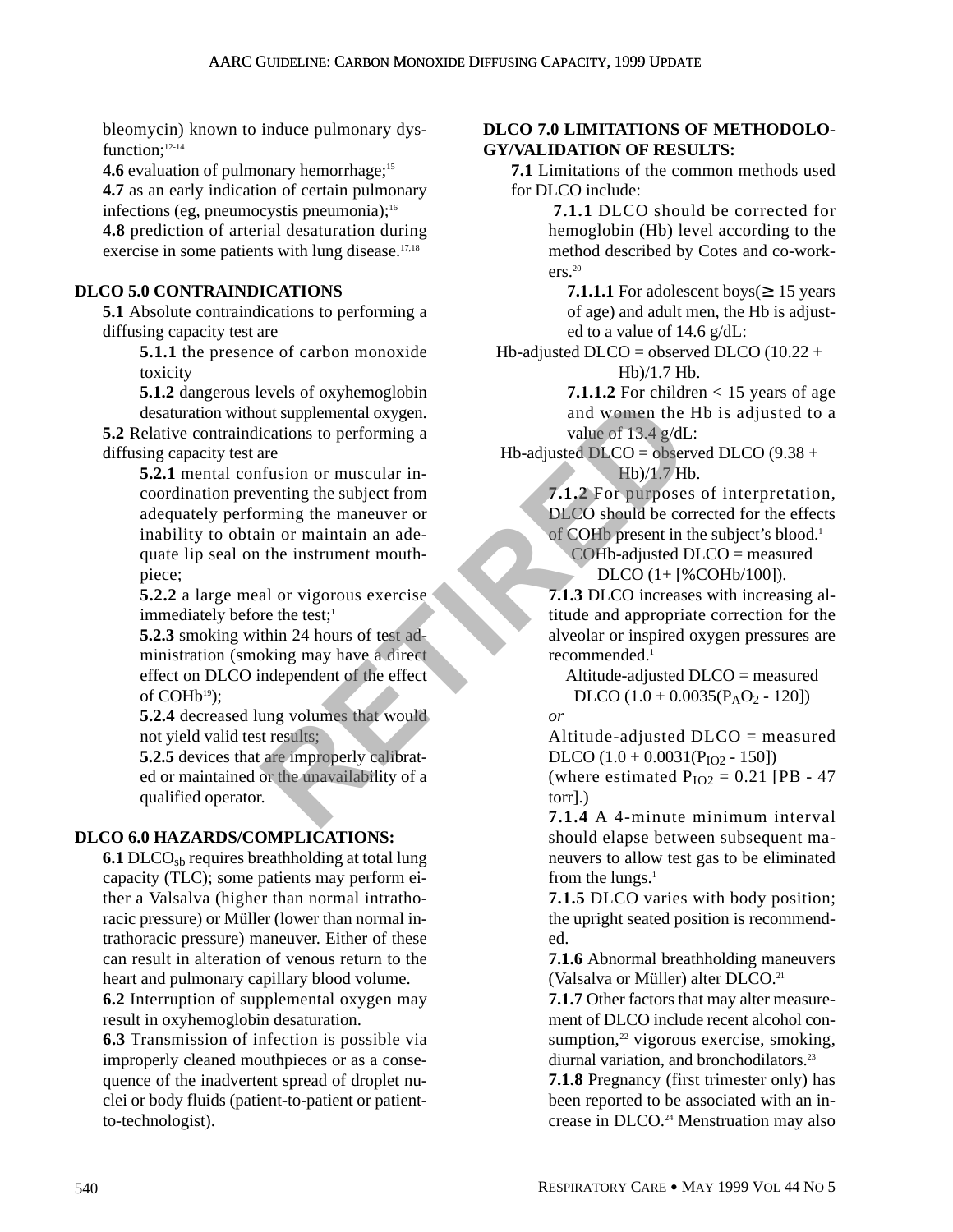influence DLCO.<sup>25</sup>

**7.1.9** Breathhold time should be calculated using the method of Jones-Meade.<sup>2</sup> Other methods may produce significantly different results.

**7.2** Large interlaboratory differences in measured DLCO and in percent-of-predicted DLCO have been observed <sup>26,27</sup> and are attributed to variations in testing techniques and computational algorithms and errors in gas analysis. The choice of equipment may also influence the measured DLCO.<sup>27,28</sup>

**7.3** Choice of reference equations may affect the final interpretation of measured DLCO values.29 **7.4** Validation of the testing technique and equipment may include but is not limited to

**7.4.1** Volume accuracy of spirometer should be  $\lt \pm 3\%$  over an 8-L volume (ie, meets or exceeds all ATS recommendations<sup>2</sup>) and must be checked each day that the test is performed, using a 3.00 L (minimum) syringe. Spirometer must maintain accuracy with varying gas concentrations . **7.4.2** Gas analyzers should be subjected to a 2-point calibration before each test. Manufacturers should be encouraged to provide software and techniques by which analyzer linearity may be easily checked (eg, dilution technique). Gas analyzer linearity should be Example the stating technique and<br>
but is not limited to<br>
but is not limited to<br>
couracy of spirometer<br>
over an 8-L volume (ie,<br>
sall ATS recommenda-<br>
but is not limited to<br>
e checked each day that<br>
tion 4.0 Indications)<br>

**7.4.2.1** within  $\pm$  1%, from zero to full span, of maximal value over the duration of the test,

**7.4.2.2** formally checked at least quarterly.30

**7.4.3** Timing device should be checked every 3 months<sup>30</sup> and be accurate within  $\pm$ 1% over a 10-second period.

**7.4.4** The entire circuit resistance should be  $< 1.5$  cm H<sub>2</sub>O/L/s at a flow of 6 L/s. The addition of in-line filters may cause the circuit resistance to exceed recommendations.

**7.4.5** The apparatus dead space should be < 0.1 L. In-line filters need to be accounted for when determining entire system dead space as well as discard volume (before alveolar collection).

**7.4.6** Demand valve sensitivity of < 10 cm  $H<sub>2</sub>O$  is required for 6 L/s flow through a

valve and circuit (if a compressed gas source is used).

**7.4.7** Chemical absorbers (for  $CO<sub>2</sub>$  and  $H<sub>2</sub>O$ ) or selectively permeably tubing should be replaced at the frequency recommended by the manufacturer, when saturated (as indicated by color change) or sooner. In addition, the chemical absorbers should be placed in the proper order (ie,  $CO<sub>2</sub>$  absorber should precede H2O absorber), should be replaced when exhausted, and should be arranged according to how alveolar gas is analyzed. **7.4.8** Normal standard subjects (biologic controls) may be used to establish intra-

subject coefficient of variation and to serve as a quality control population.<sup>2</sup>

## **DLCO 8.0 ASSESSMENT OF NEED (see Section 4.0 Indications)**

#### **DLCO 9.0 ASSESSMENT OF TEST QUALITY:** Individual test maneuvers and results should be

evaluated according to the ATS recommendations.<sup>2</sup>

**9.1** Use of proper quality-controlled equipment. **9.2** Provision of test instructions before testing commences and determination that the subject is able to follow commands.

**9.3** Inspiratory volume exceeding 90% of the largest previously measured vital capacity (FVC or VC), attained in  $< 2.5$  s in healthy subjects and within 4 s in patients with moderate to severe airway obstruction.

**9.4** Breathhold times of 9-11 seconds, with no evidence of leaks or Valsalva or Müller maneuvers.

**9.5** After the breathhold, there should be appropriate clearance of dead space (anatomic plus system) and proper collection and analysis of alveolar gas.

> **9.5.1** The washout volume (ie, dead space) should be  $0.75$ -1.00 L or  $0.50$  L if the subject's VC is less than 2.0 L. If a washout volume other than 0.75-1.00 L must be used, it should be noted.

**9.5.2** If an in-line filter is used, when determining discard volume, the filter dead space must be accounted for.

**9.5.3** For alveolar-gas sample-bag systems, the volume of the alveolar gas sam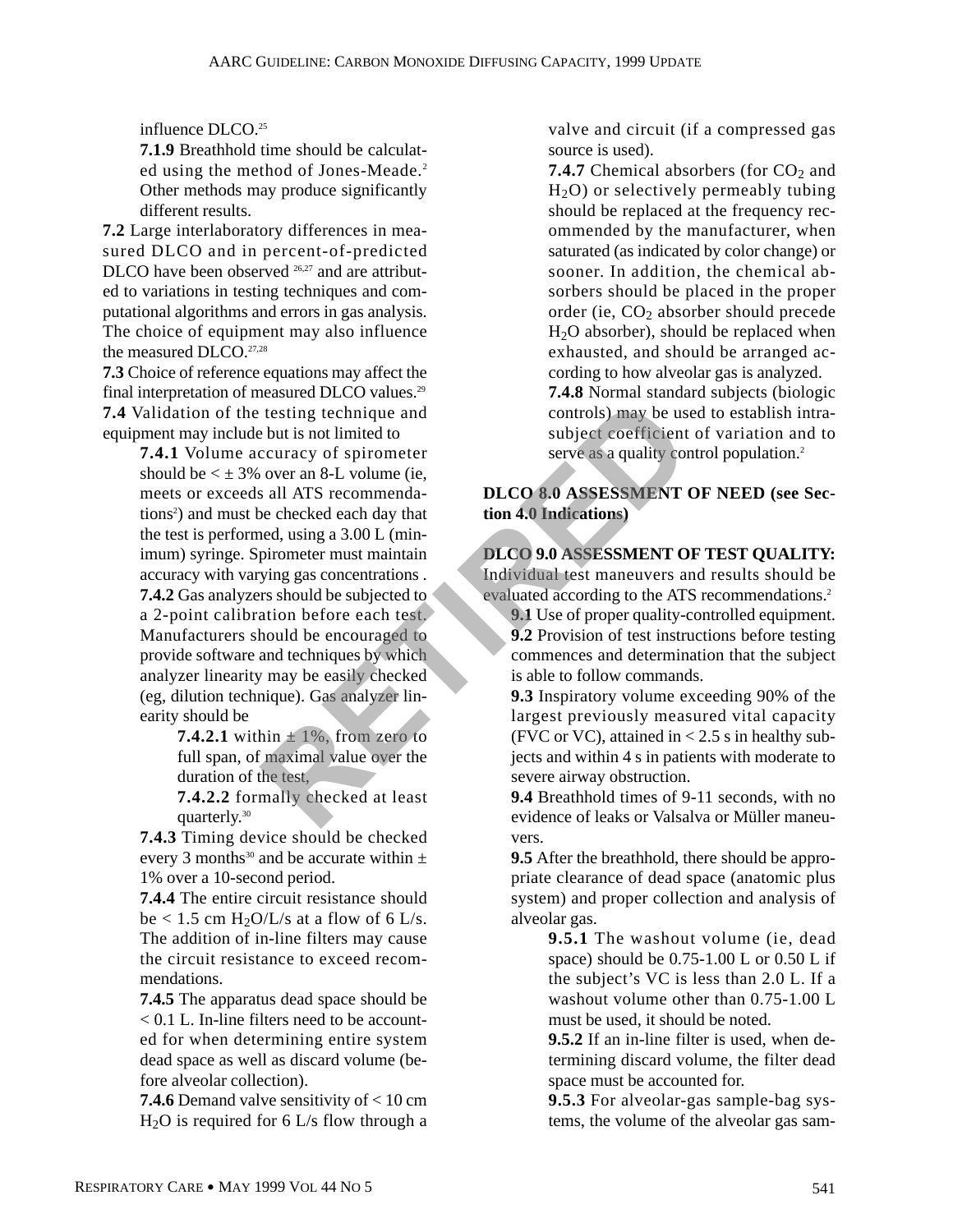ple should be  $0.5-1.0$  L obtained in  $< 4$ seconds.

**9.6** Two or more acceptable tests should be averaged; the DLCO values should be reproducible to within 10% or  $3 \text{ mL CO} \cdot \text{min}^{-1} \cdot \text{torr}^{-1}$ , whichever is greater. We recommend empirically that no more than 4-6 maneuvers be performed.

**9.7** The subject should have refrained from smoking for 24 hours prior to the test; however, because subjects do not always comply, the time of the last smoking event should be recorded.

**9.8** Corrections for Hb, COHb should be included as noted above (Sections 7.1.1 and 7.1.2); correction for tests performed at altitude is recommended. If Hb correction is made, both the corrected and uncorrected DLCO values should be reported.

## **DLCO 10.0 RESOURCES**

## **10.1** Equipment:

**10.1.1** Volume-measuring device must meet or exceed ATS recommendations.

**10.1.2** Appropriate gas analyzers dependent on the methodology employed; certified calibration gases for use before each series of measurements.

**10.1.3** COoximeter for analysis of total Hb and COHb is strongly recommended.

**10.2** Personnel: Diffusing capacity tests should be performed under the direction of a physician trained in pulmonary function testing. The value of diffusing capacity results can be compromised by poor patient instruction secondary to inadequate technologist training. Thus, technologists should have documented training, with continued competency assessments in diffusing capacity administration and recognition of errors encountered in the testing process as well as a sound understanding of pulmonary pathophysiology. Diffusing capacity testing may be performed by persons who meet criteria for either Level I or Level II. Extracted DLCO values<br>
State performed at altitude<br>
orrection is made, both<br>
orrection is made, both<br>
orrected DLCO values<br>
formance of the DLCO measuring should be evaluated<br>
orrected DLCO values<br>
orrected DLCO values<br>
or

**10.2.1** Level I: The technologist performing DLCO should be a high school graduate or equivalent with a demonstrated ability to perform basic pulmonary function studies such as spirometry (and  $D<sub>LO<sub>sh</sub></sub>$ ). Level I personnel should perform DLCO tests only under the supervision of a Level II individual or a physician.

**10.2.2** Level II: Personnel supervising DLCO testing should have formal education and training (as a part of a program in respiratory therapy or pulmonary function technology or 2 years of college in biological sciences and mathematics) and 2 or more years performing spirometry, lung volumes, and diffusing capacity tests.<sup>31</sup> One or more of the following credentials is recommended: RPFT, CPFT, RRT, CRT.

**DLCO 11.0 MONITORING:** (Also see Section 9.0 Assessment of Test Quality)

The following should be evaluated during the performance of the DLCO measurement to assess the validity of the results:

**11.1** Acceptability of the maneuvers and reproducibility of  $DECO<sub>sb</sub>$ :

> **11.1.1** patient positioning: subjects should be seated for at least 5 minutes prior to testing and should remain seated throughout the DLCO testing session,

> **11.1.2** interval between tests: at least 4 minutes between sequential tests to allow elimination of tracer gas,

> **11.1.3** reproducibility, with at least 2 acceptable tests that are within  $\pm$  10% or 3 mL CO(STPD)/min/mm Hg of the average DLCO.

**11.2** Level of understanding (of test instructions), effort and cooperation by the subject.

**11.3** Equipment function or malfunction (eg, calibration), with equipment quality control performed as recommended, any time accuracy is suspect or if the equipment is moved to a different location.

> **11.3.1** Volume calibration and leak testing performed on a daily basis,

> **11.3.2** Gas analyzer linearity checked quarterly,

**11.3.3** Timer tested quarterly

**11.3.4** Tests on standard subjects (biologic controls, or bio-QC)should be performed at least on a quarterly basis *and* any time accuracy is suspect.<sup>2</sup>

**11.3.4.1** Standard subjects should be tested more frequently initially to establish statistical variation for comparison.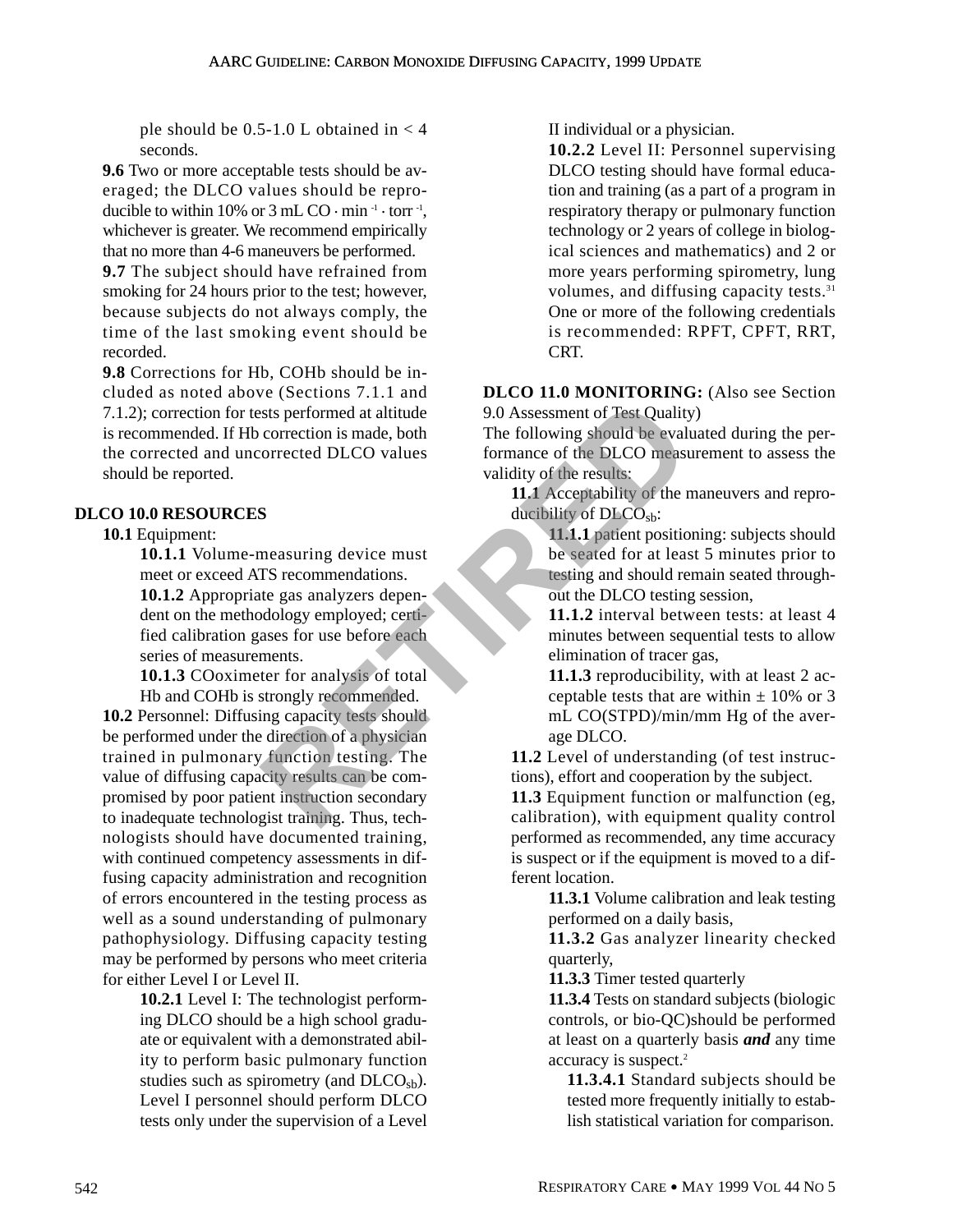**11.3.4.2** It is advantageous to perform Bio-QC at weekly or semi-monthly intervals.32

**11.4** Reference equations: each laboratory should select reference equations appropriate for the methods and the population tested.

**11.5** Inspired oxygen concentration: test gas concentration should be 20.93% and at sea level pressure. Subjects should remain off supplemental oxygen for at least 5 minutes prior to performing the first test. Technologists should document (in the final report)a patient's inability to remain off supplemental oxygen for the allotted time.

**11.6** The final report should contain a statement about test quality.

**11.7** The final report should contain the DLCO, the corrected DLCO (Hb, COHb, altitude), and the Hb value used for correction. The alveolar volume (VA) and DL/VA (ie, the ratio of diffusing capacity to the lung volume at which the measurement was made) may be included in the report. These values are helpful for purposes of interpretation. The final report should indicate which method was used to correct the raw DLCO value and for what the DLCO value is being corrected [eg, corr DLCO (Hb), corr DLCO (CO)]. Fraction and the DLCO,<br>
and the DLCO, the airbore organisms and the DLCO, the airbore organisms are:<br>
A (ie, the ratio of diffus-<br>
Service<sup>33,5</sup> for air change volume at which the<br>
a g volume at which the strained should r

**11.8** DLCO<sub>sb</sub> results should be subject to ongoing review by a supervisor, with feedback to the technologist. Quality assurance (QA) and/or quality improvement (QI) programs should be designed to monitor the technologist both initially and on an ongoing basis.

## **DLCO 12.0 FREQUENCY**:

The frequency at which DLCO measurements should be repeated depends on the clinical question(s) to be answered.

## **DLCO 13.0 INFECTION CONTROL**:

Diffusing capacity tests are relatively safe procedures, but the possibility of cross-contamination exists, either from the patient-patient or patient-technologist interface.33

**13.1** Technologists should exercise Standard Precautions for all patients, follow recommendations of the Centers for Disease Control and Prevention for control of exposure to tuberculosis and droplet nuclei, and, in addition, institute appropriate precautions empirically for airborne, droplet, and contact agents pending confirmation of diagnosis in patients suspected of having serious infections.<sup>33</sup>

**13.2** Proper use of barrier devices (eg, protective gloves) may be useful to prevent spread of contagion via direct contact. Hand washing must always be performed between patients, and protective gloves must be worn if there are open cuts, or sores, on the technologist's hands.<sup>2</sup>

**13.3** Due to the nature of the DLCO maneuvers and the likelihood of coughing when the test is performed by subjects with known or suspected active infection with *Mycobacterium tuberculosis* or other airborne organisms, recommended precautions are: 34

> **13.3.1** The room in which the DLCO test is performed should meet or exceed the recommendations of U.S. Public Health Service<sup>33,35</sup> for air changes and ventilation. The ideal situation is to establish an area in the testing department specially ventilated for isolation patients. We strongly recommend that, if this is not possible, the patient be returned to the isolation room as soon as possible, and the testing room be closed for a minimum of 1 to 2 hours.

> **13.3.2** Pulmonary function technologists performing procedures on patients with potentially infectious airborne diseases should wear a personal respirator that meets OSHA recommendations, especial-

ly if the testing itself induces coughing.<sup>35</sup> **13.4** The mouthpiece, tubing, and any parts of the system that come into contact with the subject should be disposable or sterilized between patients. If sterilization is not feasible, then high-level disinfection should be performed. It is unnecessary to routinely clean the interior surface of the spirometer.

**13.4.1** Visible condensation, from expirate, warrants cleaning of the system before testing another patient.

**13.4.2** Bacterial filters that allow rebreathing may be used in circuit, although their efficacy is not well documented. However, such filters may impose added resistance during inspiration or expiration and affect the timing of the DLCO maneuver. If a filter is used, the filter dead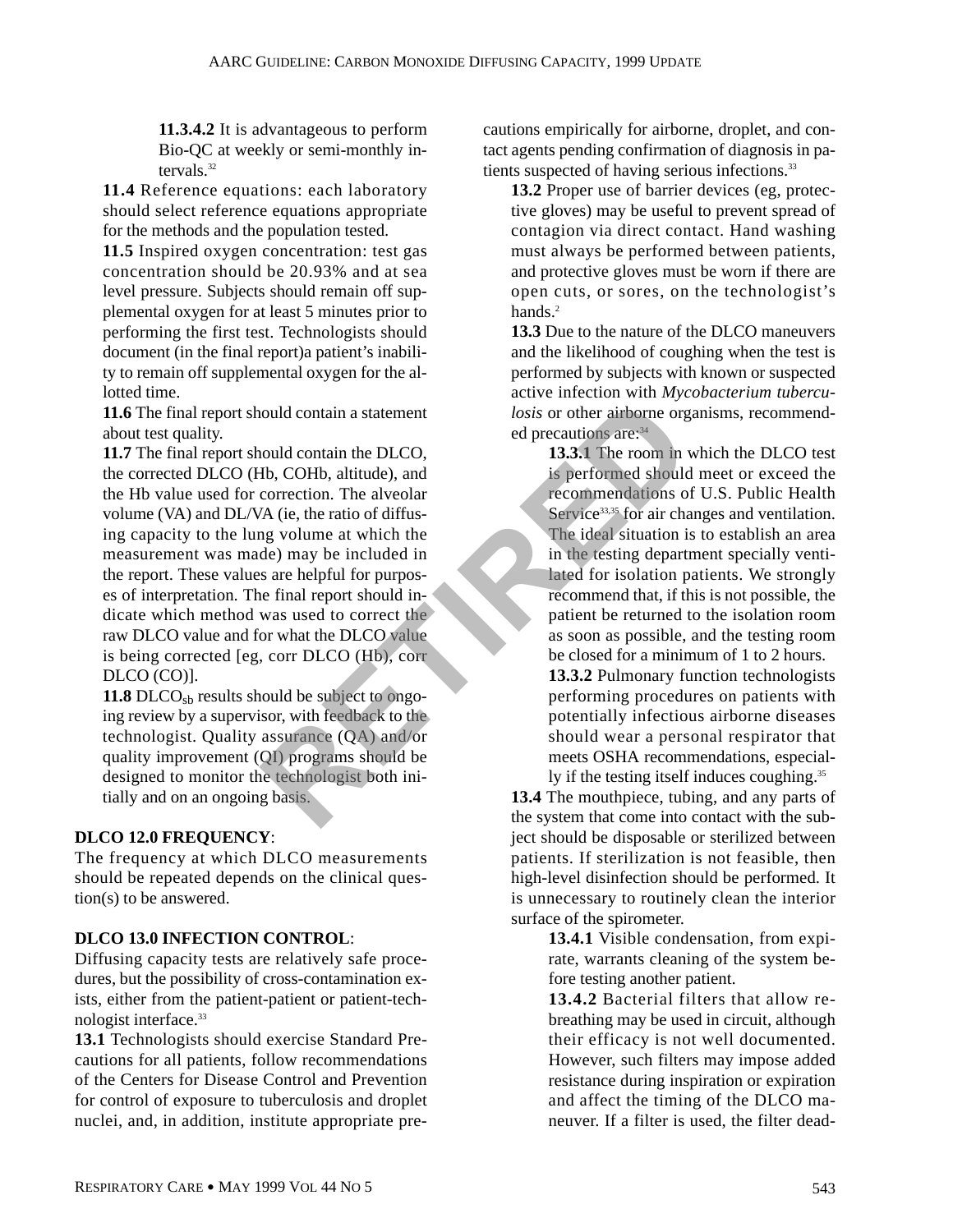space volume should be considered in the calculation of DLCO and VA.

#### *Diffusion Capacity Working Group*

*Carl Mottram RRT RPFT, Chairman, Rochester MN Susan Blonshine BS RRT RPFT, Mason MI Robert A Brown BS RRT RPFT, Waunakee WI Gregg L Ruppel MEd RRT RPFT, St Louis MO Jack Wanger MBA RRT RPFT, Lenexa KS*

#### **REFERENCES**

- 1. American Thoracic Society. Single breath carbon monoxide diffusing capacity (transfer factor): recommendations for a standard technique. Am Rev Respir Dis 1987;136:1299-1307.
- 2. American Thoracic Society. Single breath carbon monoxide diffusing capacity (transfer factor): recommendations for a standard technique—1995 update. Am J Respir Crit Care Med 1995;152;2185-2198.
- 3. Weinberger SE, Johnson TS, Weiss ST. Clinical significance of pulmonary function tests: use and interpretation of the single-breath diffusing capacity. Chest 1980;78:483-488
- 4. Epler GR, Saber FA, Gaensler EA. Determination of severe impairment (disability) in interstitial lung disease. Am Rev Respir Dis 1980;121:647-659.
- 5. Ogilvie C. The single-breath carbon monoxide transfer test 25 years on: a reappraisal. 2. Clinical considerations (editorial). Thorax 1983;38:5-9.
- 6. Morris AH, Kanner RE, Crapo RO, Gardner RM. Clinical pulmonary function testing: a manual of uniform laboratory procedures, 2nd ed. Salt Lake City: Intermountain Thoracic Society, 1984.
- 7. Knudson RJ, Kaltenborn W, Burrows B. Single breath carbon monoxide transfer factor in different forms of chronic airflow obstruction in a general population sample. Thorax 1990;45:514-519.
- 8. Light RW, George RB. Serial pulmonary function in patients with acute heart failure. Arch Intern Med 1983;143:429-43.
- 9. Gibson GJ, Edmunds JP, Hughes GRV. Diaphragm function and lung involvement in systemic lupus erythematosus. Am J Med 1977;63:926-932.
- 10. Gross M, Esterly JR, Earle RH. Pulmonary alterations in systemic lupus erythematosus. Am Rev Respir Dis 1972;105:572-577.
- 11. Frank ST, Weg JG, Harkeroad LE, Fitch RF. Pulmonary dysfunction in rheumatoid disease. Chest 1973;63:27-34.
- 12. Comis RL. Bleomycin pulmonary toxicity: current status and future directions. Sem Oncol, 1992;19(Suppl 5):64-70.
- 13. Abratt RP, Wilcox PA. The effect of irradiation on lung function and perfusion in patients with lung cancer. Internat J Radiol Oncol Biol Phys 1995;31:915-919.
- 14. Ngan HY, Liang RH, Lam WK, Chan TK. Pulmonary toxicity in patients with non-Hodgkins lymphoma treated

with bleomycin-containing combination chemotherapy. Cancer Chemother & Pharmacol 1993;32:407-409.

- 15. Crapo RO, Forster RE 2nd. Carbon monoxide diffusing capacity. Clin Chest Med 1989;10(2):187-198.
- 16. Mitchell DM, Fleming J, Pniching AJ, Harris JR, Moss FM, Veale D, Shaw RJ. Pulmonary function in human immunodeficiency virus infection; a prospective 18 month study of serial lung function in 474 patients. Am Rev Respir Dis 1992;146:745-751.
- 17. Owens GR, Rogers RM, Pennock BE, Levin D. The diffusing capacity as a predictor of arterial oxygen desaturation during exercise in patients with chronic obstructive pulmonary disease. N Engl J Med 1984;310:1218-1221.
- 18. Nordenfelt I, Svensson G. The transfer factor (diffusing capacity) as a predictor of hypoxaemia during exercise in restrictive and chronic obstructive pulmonary disease. Clin Physiol 1987;7:423-430.
- 19. Sansores RH, Pare PD, Abboud RT. Acute effect of cigarette smoking on the carbon monoxide diffusing capacity of the lung. Am Rev Respir Dis 1992;146(4):951- 958.
- 20. Cotes JE. Lung function: assessment and application in medicine, 4th ed. Oxford: Blackwell Scientific Publications, 1979:203,329.
- 21. Smith TC, Rankin J. Pulmonary diffusing capacity and the capillary bed during Valsalva and Müller maneuvers. J Appl Physiol 1969;27:826-833.
- 22. Peavy HH, Summer WR, Gurtner G. The effects of acute ethanol ingestion on pulmonary diffusing capacity. Chest 1977;4:488-492.
- 23. Lawson WH. Effect of drugs, hypoxia, and ventilatory maneuvers on lung diffusion for CO in man. J Appl Physiol 1972;32:788-794.
- 24. Milne JA, Mills RJ, Coutts JRT, MacNaughton MC, Moran F, Pack AI. The effect of human pregnancy on the pulmonary transfer factor for carbon monoxide as measured by the single breath method. Clin Sci Mol Med 1977;53:271-276. Fractor): recommendations<br>
une. Am Rev Respir Distances RH, Pare PD, Abbo<br>
ingle breath carbon monoxide<br>
and Rev Respir Distances RH, Pare PD, Abbo<br>
ingle breath carbon monoxide<br>
-1995 update. Am J Respir<br>
-1995 update. Am
	- 25. Sansores R, Gibson N, Abboud R. Variation of pulmonary CO diffusing capacity (DLCO) during the menstrual cycle (abstract). Am Rev Respir Dis 1991;143(4, Part 2):A759.
	- 26. Clausen J, Crapo R, Gardner RM. Interlaboratory comparisons of pulmonary function testing (abstract). Am Rev Respir Dis 1984;129(4, Part 2):A37.
	- 27. Wanger J, Irvin C. Comparability of pulmonary results from 13 laboratories in a metropolitan area. Respir Care 1991;36:1375-1382.
	- 28. Hathaway EH, Tashkin DP, Simmons MS. Intra-individual variability in serial measurements of DLCO and alveolar volume over one year in eight healthy subjects using three independent systems. Am Rev Respir Dis 1989;140:1818-1822.
	- 29. Crapo RO, Gardner RM. DLCO reference equations: a perspective (editorial). Am Rev Respir Dis 1986;134:856.
	- 30. American Thoracic Society. Quality assurance in pulmonary function laboratories. (position paper). Am Rev Respir Dis 1986;134:625-627.
	- 31. American Thoracic Society. Pulmonary function laboratory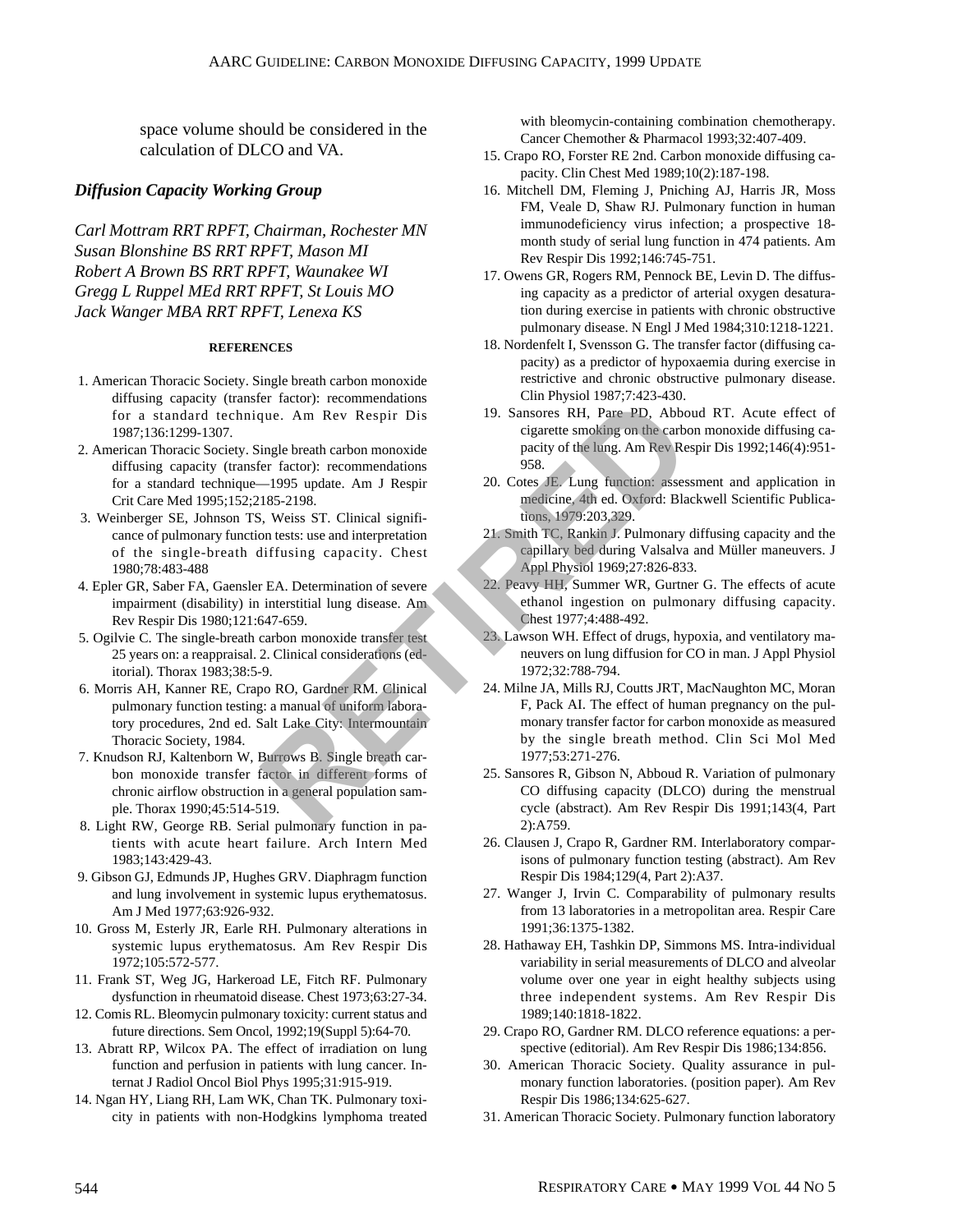personnel qualifications. Am Rev Respir Dis 1986;134(3):623-624.

- 32. American Thoracic Society. Pulmonary function laboratory management. Wanger J, Crapo RO, Irvin CG, editors. American Thoracic Society 1998.
- 33. Tablan OC, Williams WW, Martone WJ. Infection control in pulmonary function laboratories. Infect Control 1985;6:442-444.
- 34. Garner JS, Hospital Infection Control Practices Advisory

Committee, Centers for Disease Control and Prevention. Guidelines for Isolation Precautions in Hospitals. Atlanta GA: Centers for Disease Control and Prevention, 1-01-1996. www.cdc.gov

35. Centers for Disease Control & Prevention. Guidelines for preventing the transmission of *Mycobacterium tuberculosis* in health-care facilities. Washington DC: Federal Register 1994;59(208), Friday Oct 28, 1994: 54242- 54303. www.cdc.gov

## **Appendix Follows**

**RETIRED**